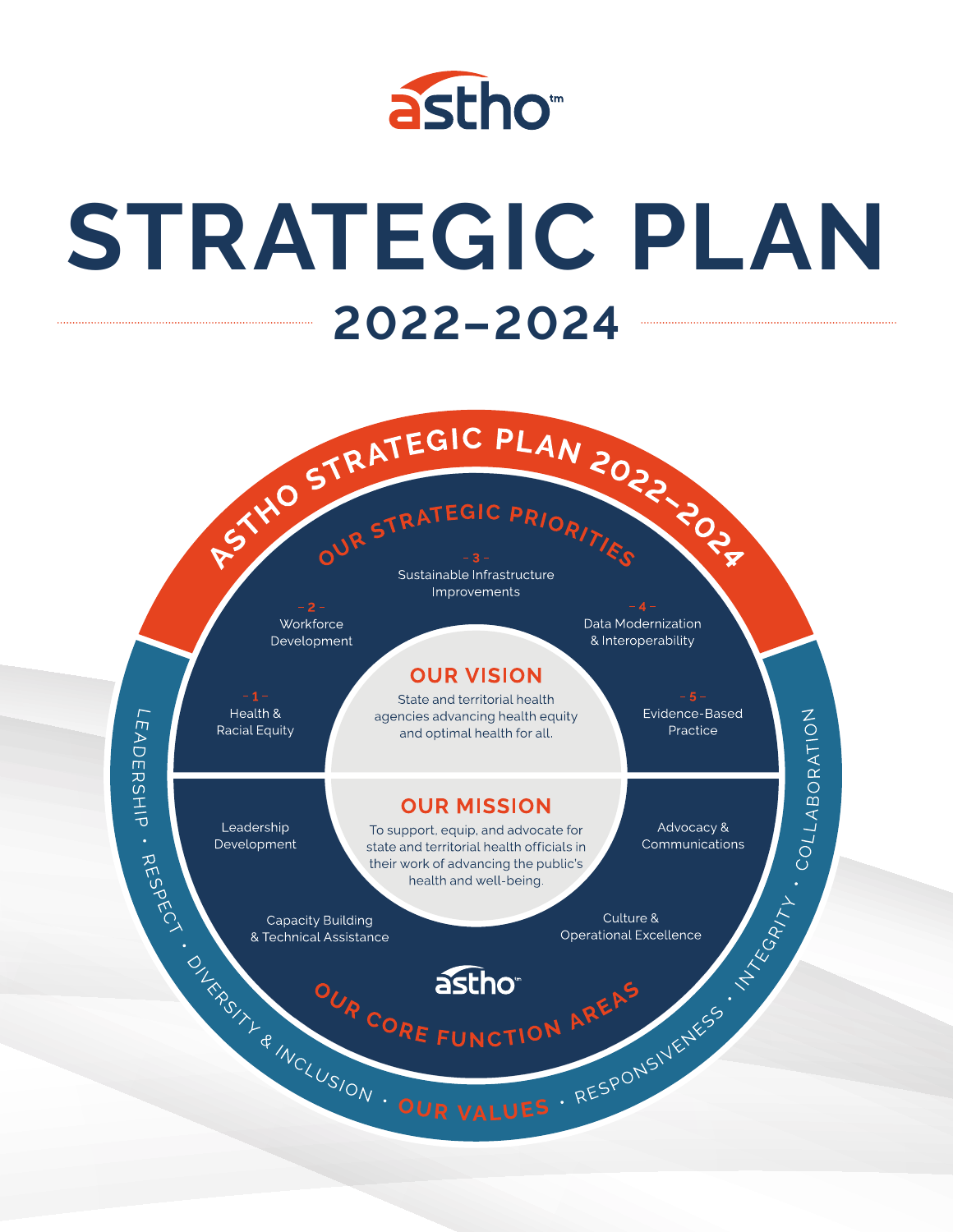# **LEADERSHIP:**

We empower individual and collective initiative, innovation, and ingenuity within our organization, and among members and stakeholders, to advance health equity and organizational excellence.

## **RESPECT:**

We demonstrate appreciation for the abilities, expertise and diverse perspectives of our colleagues, partners, and members.

# **DIVERSITY & INCLUSION:**

Through our policies as an organization and behaviors as individuals, we strive to foster a sense of belonging among every individual and practice respect for and understanding of all cultures, identities, perspectives, beliefs, and abilities.

# **RESPONSIVENESS:**

Our practices are forward-thinking, thoughtful, timely and relevant, anticipating the needs of staff, members, and other stakeholders to provide necessary insights and support.

# **INTEGRITY:**

We expect one another to be honest, trustworthy, kind, and reliable and we keep our commitments to our colleagues and to our members and partners.

# **COLLABORATION:**

We promote equal partnership, inclusion, and information-sharing among staff, members, funders, and external stakeholders to achieve strategic priorities and goals.

# **Our Values Our Strategic Priorities**



# **Health & Racial Equity**

State and territorial health agencies advancing health equity and optimal health for all.

#### **Three-Year Goal Statement:**

State and territorial health agencies are aware of and taking meaningful action towards creating a governmental public health system that reflects an ideal state of health and racial equity.

#### **OBJECTIVES:**

| ti<br>L |  |
|---------|--|
|         |  |

Advocate for sustainable policies and funding that address health disparities and advances health equity initiatives.

Support state and territorial health agency capacity to implement evidence-based, sustainable policies and strategies that address the root causes of disparities and advance health and racial equity.

| ×.<br>ti<br>L |  |
|---------------|--|
|               |  |

Contribute to the evidence base of effective intervention strategies that are inclusive of historically marginalized populations.

| ti<br>L |
|---------|
|---------|

Develop trainings and other resources that increase state and territorial health official capacity to advance diversity, equity, and inclusion initiatives.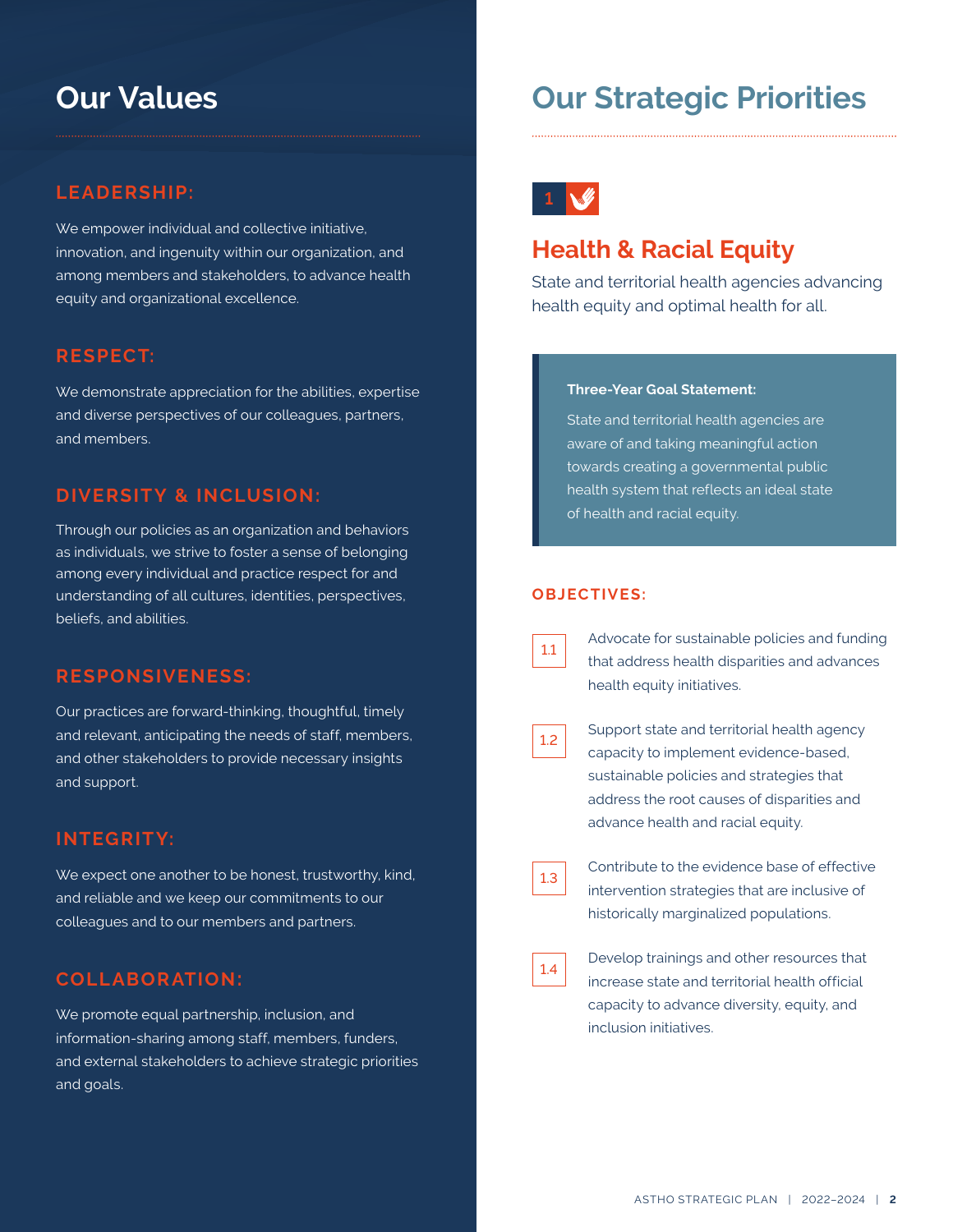# **Our Strategic Priorities**



# **2 前** 2 **前**

# **Workforce Development**

A diverse state and territorial public health workforce that is engaged, well-resourced, well-trained, and connected to the communities it serves.

#### **Three-Year Goal Statement:**

The public health workforce is revitalized, sustainably rebuilt, and effectively prepared to meet current and emerging public health needs.

#### **OBJECTIVES:**

| ۰,<br>ti<br>L<br>I<br>٧ |  |
|-------------------------|--|
|                         |  |

2.2

Advocate for sustainable, flexible federal funding for workforce development.

Build capacity in state and territorial health agencies to recruit and retain qualified candidates who reflect the diversity of their communities.

Enhance the foundational capabilities and strategic skills of state and territorial health agency leaders to lead public health transformation and systems improvement. 2.3



# **Sustainable Infrastructure Improvements**

State and territorial health agencies have sufficient, predictable, flexible capabilities, resources, and authorities to effectively protect and promote the health of their communities.

#### **Three-Year Goal Statement:**

ASTHO has supported state and territorial health officials to strategically invest current funding towards making sustainable improvements in capacity, capability, authority, and equity.

### **OBJECTIVES:**



Advocate for a predictable, multi-year diseaseagnostic, public health infrastructure fund.

Advance the development of model state and territorial public health systems in conjunction with state and territorial health agencies and partners. 3.2



Improve state and territorial health agencies' strategic and administrative readiness to leverage available funding and support sustainable infrastructure improvements.

| ×.<br>$\sim$ |
|--------------|
|              |

Enhance state and territorial health officials' capability to respond to attempts to undermine public health authority and weaken or repeal laws and regulations that undermine the public's health.